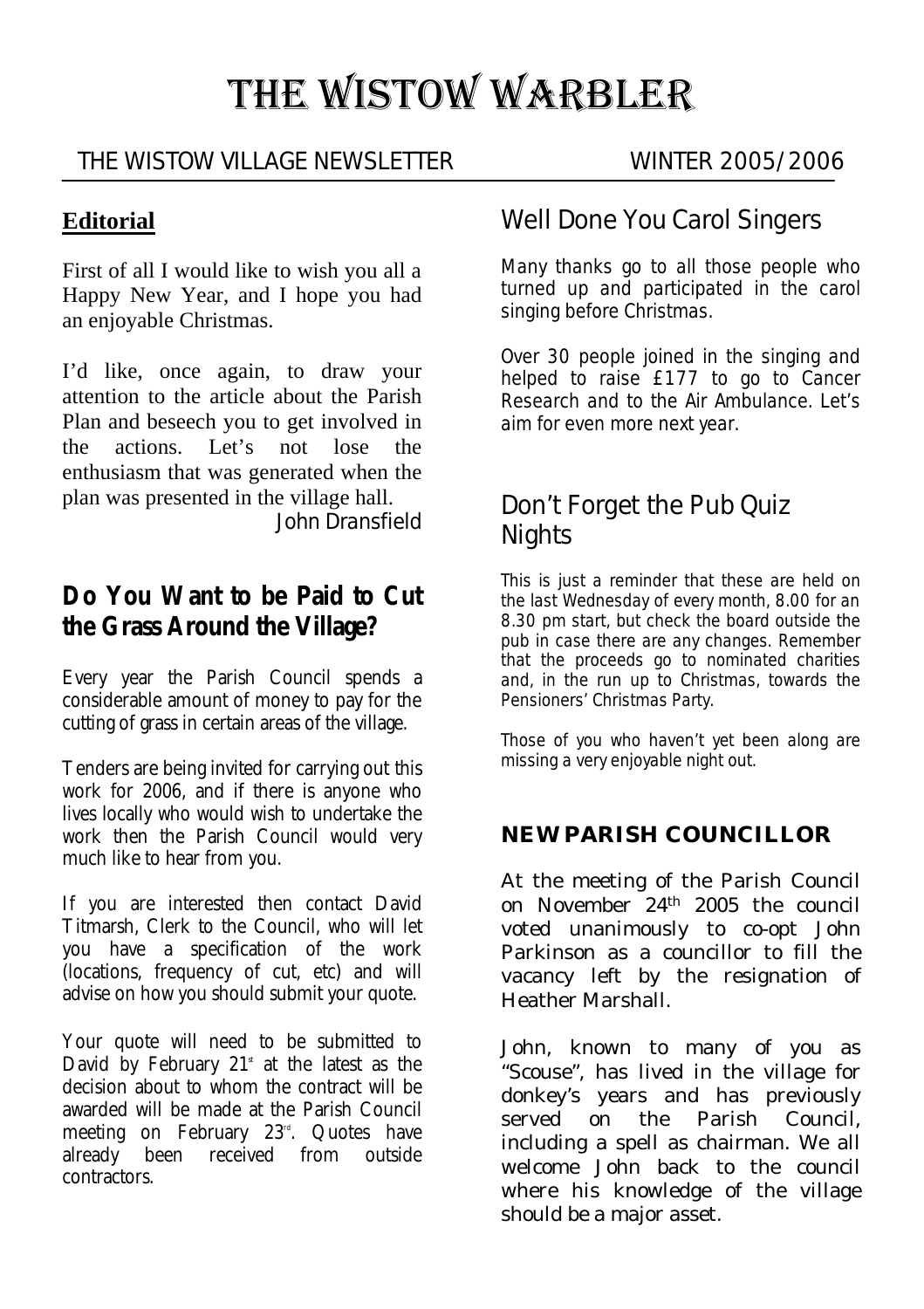# **Do You Care About Healthcare in Huntingdonshire?**

You'll recall that in the last Winter edition of the Warbler I did an article about the Patient & Public Involvement in Health Forum for Hinchingbrooke Hospital. There is also a forum for Huntingdonshire Primary Care Trust; primary care covers GPs, dentists, pharmacies, opticians, clinics, etc.

PPI Forums act as the voice of the public on health related issues and are made up of local volunteers, members of the public who have a keen interest in the quality of healthcare being provided and want to make a difference.

The Huntingdonshire PPI Forum has been involved in such issues as the proposed closure of the GP surgery in Little Paxton, the lack of convenient public transport to Hinchingbrooke Hospital, the need for more NHS dentists locally, etc. The work of the forum is determined by views and information from the public so if there are any aspects of the service that concern you then you are strongly encouraged to inform the forum.

Volunteers to serve on the forum are actively being sought; the more members there are the more of a difference the forum can make. You do not have to have any experience in the NHS, just an interest in raising standards.

If you wished to join you would receive a range of appropriate training and would need to set aside around 4 or 5 hours per week. You would be involved in working in teams with other volunteers on a range of projects, and could, if you wished, take on projects of your own.

This is a unique project which, for volunteers serving on the forum, should prove interesting, challenging and rewarding.

For more information about becoming a member, or to report any issues of concern that you may have about our local primary health care services, please contact Amy Potter at Cambridgeshire ACRE, E-Space North, 181 Wisbech Road, Littleport, Ely, CB6 1RA; telephone 01353 865353.

#### **NEW YEARS EVE PARTY AT THE VILLAGE HALL**

Andrew Harding would like to thank all of the people who supported and helped to organise the inaugural "bash" on New Years Eve in the village hall.

The event was a great success with around 60 people attending and being entertained by a guest appearance from "Brucie" with "Play Your Cards Right", a karaoke and disco, and a live projection of Big Ben at the chimes of midnight. Around £110 was raised on the night, to be divided between Cancer Research and the Village Hall fund.

The organisers wish everyone a prosperous new year and look forward to seeing you at their next event – watch this space.

#### **PARISH PLAN LATEST**

In the last Warbler we said that the intention was for each of the 16 actions to be co-ordinated by a Parish Councillor. These responsibilities have now been allocated and are as follows:-

Ted Benson – *Traffic* and *Police/Crime*

John Dransfield – *Pedestrians* and *Post Office/Shop*

Trevor Struggles – *Lighting* and *New Post Box*

Andy Carlyle – *Litter*, *Countryside* and *Youth Issues*

John Parkinson – *Newspaper Deliveries*, *Activities/Clubs* and *Communication*

Henry Franklin – *Good Neighbourhood Scheme* and *Village Signs*

John Wadsworth – *Village Hall* and *Flooding*